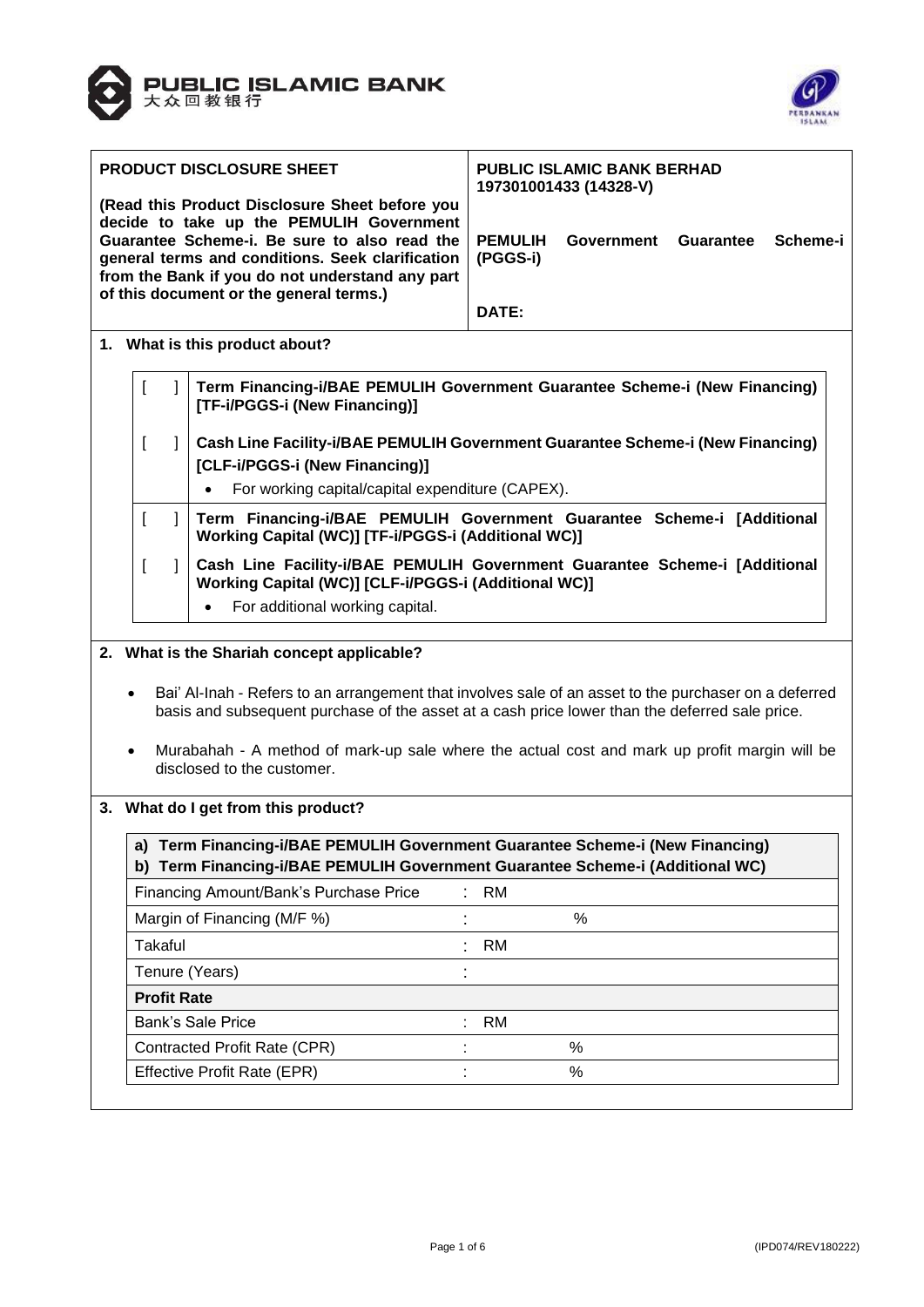



# **3. What do I get from this product?, cont.**

| a) Cash Line Facility-i/BAE PEMULIH Government Guarantee Scheme-i (New Financing)<br>b) Cash Line Facility-i/BAE PEMULIH Government Guarantee Scheme-i (Additional WC) |                      |            |
|------------------------------------------------------------------------------------------------------------------------------------------------------------------------|----------------------|------------|
| Amount Limit/Bank's Purchase Price                                                                                                                                     | $\ddot{\cdot}$       | RM         |
| Tenure (Years), Renewable upon expiry                                                                                                                                  |                      |            |
| <b>Profit Rate</b>                                                                                                                                                     |                      |            |
| Contracted Profit Rate (CPR)                                                                                                                                           | ٠                    | $BFR + 4%$ |
| Effective Profit Rate (EPR)                                                                                                                                            |                      | %          |
| Total Profit payable is                                                                                                                                                | $\ddot{\phantom{a}}$ | RM         |
| Bank's Sale Price                                                                                                                                                      |                      | RM         |

# **4. What are my obligations?**

- For Variable Rate financing, the customer is protected against fluctuation of future increases of rates as the total cost of financing or the maximum profit rate is capped at the CPR. During tenure of financing, the customer will enjoy rebate and pay lower instalment as long as the EPR is lower than the CPR.
- Rebate (if applicable) may be provided to the customer if there is a difference between the CPR and the EPR.

**Important Note: Your monthly instalment and total payment amount will vary if the Base Financing Rate (BFR) changes.**

| Rate                                                 | Today (BFR $=$ | %) | If BFR goes up<br>by $1%$ | If BFR goes up<br>by 2% |
|------------------------------------------------------|----------------|----|---------------------------|-------------------------|
| Monthly instalment                                   | <b>RM</b>      |    |                           |                         |
| Total profit cost at the end<br>οf<br>vears          | <b>RM</b>      |    |                           |                         |
| Total payment amount at<br>the end of ________ years | RM             |    |                           |                         |

## **5. What are the fees and charges I have to pay?**

## 5.1 Stamp Duty

As per the Stamp Act 1949 (Revised 1989) subject to stamp duty exemption, if any.

## 5.2 Guarantee Fee

 0.75%/1.00% per annum on the coverage amount, payable to Syarikat Jaminan Pembiayaan Perniagaan (SJPP).

For full list of fees and charges, please visit our website at www.publicislamicbank.com.my.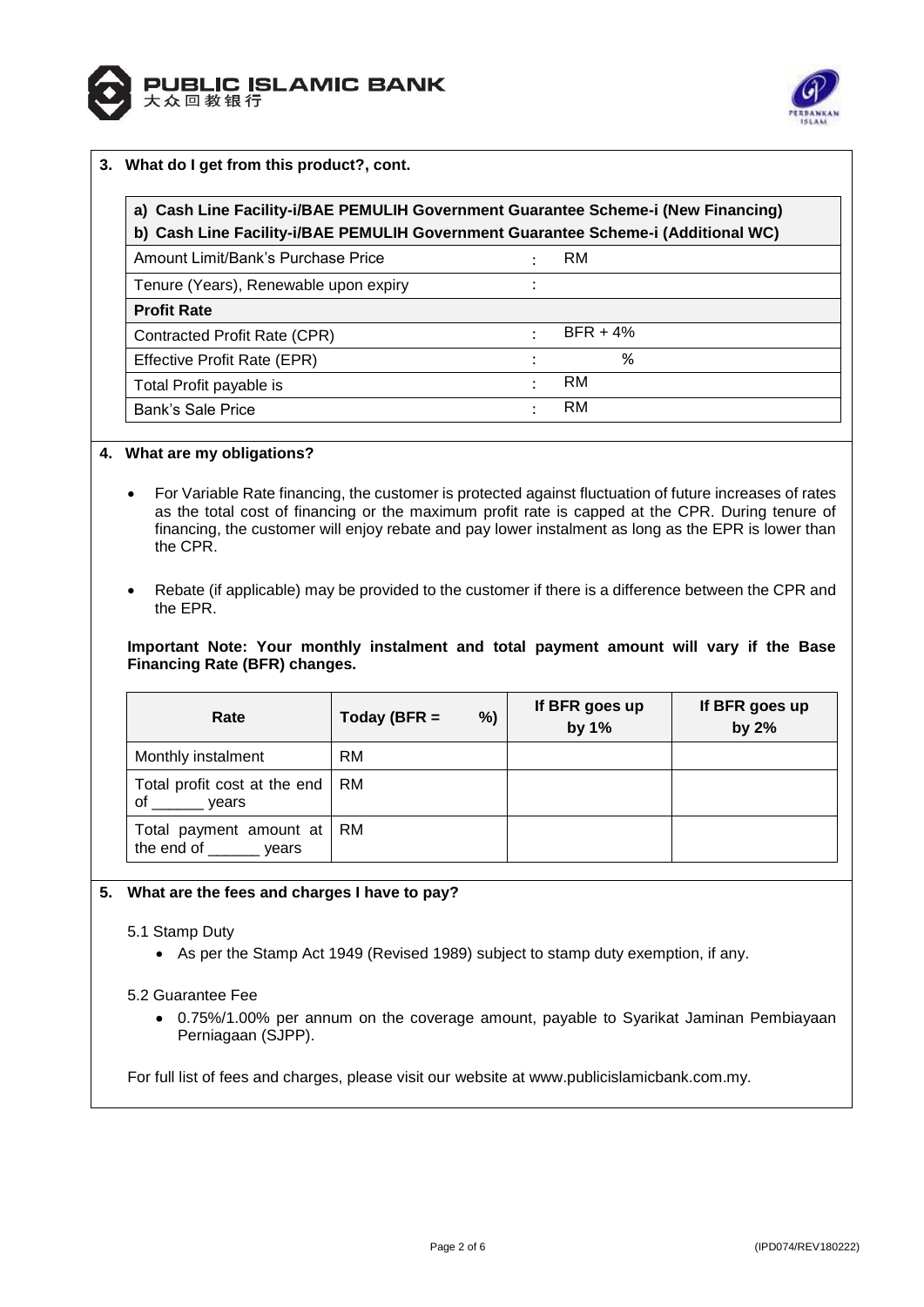



## **6. What if I fail to fulfil my obligations?**

- 6.1 Unless otherwise stipulated under the respective type of facility, in the event of default the Bank reserves the right to impose the following:
	- a) For failure to pay any instalments of the facility(ies) from date of the first disbursement until the date of the maturity of the facility(ies), the *ta'widh* (compensation) rate that shall be applied is one per cent (1%) per annum on any overdue amount, or any such rate as approved by Bank Negara Malaysia.

Formula for *ta'widh* on overdue instalment(s) is as follows:

Overdue Instalment(s) X *Ta'widh* Rate X No. of Overdue Day(s) 365

b) Please take note that if your account remains in arrears and upon recall of the facility or brought to court for judgement before maturity date, late payment charge of 1% p.a. on the remaining outstanding balance will be imposed.

Outstanding Balance X 1% p.a. X No. of Overdue Day(s) <u>365 - Johann Barnett, martin (h. 1865).</u>

c) For failure to pay any instalments and which failure continues beyond the maturity date of the facility(ies), the compensation rate that shall be applied is the Bank's Average Financing Rate\* (AFR) on the outstanding balance or any such rate as approved by Bank Negara Malaysia.

The formula for late payment charge after maturity is as follows:

Outstanding Balance X AFR X No. of Overdue Day(s) <u>365 - 1992 - 1993 - 1993 - 1993 - 1994 - 1995 - 1996 - 1997 - 1998 - 1999 - 1999 - 1999 - 1999 - 1999 - 1999 </u>

- Also known as "Combined Rate" which consist of two (2) elements namely *ta'widh* and *gharamah*. *Ta'widh* refers to the amount that may be compensated to the Bank based on actual loss incurred due to default while *gharamah* refers to the penalty charged on the defaulters over and above the *ta'widh*.
- d) The Bank shall not compound the compensation payable to the principal amount/financing amount.
- 6.2 The Bank has the right at any time without notice to you to debit your Current/Savings Account with us towards payment of the monthly payment of the financing and any other charges and/or fees incurred in the granting of the financing including Takaful contribution, quit rent, assessment, cost of an updated/revised valuation reports, fees for searches, legal fees for preparation and perfection of security documents by Bank's solicitors, legal costs incurred in relation to enforcement of security/recovery cost and any other cost or expenses incidental thereto.
- 6.3 If the financing tenure extends into retirement, you are to advise us on your plans to service the monthly payment after your retirement.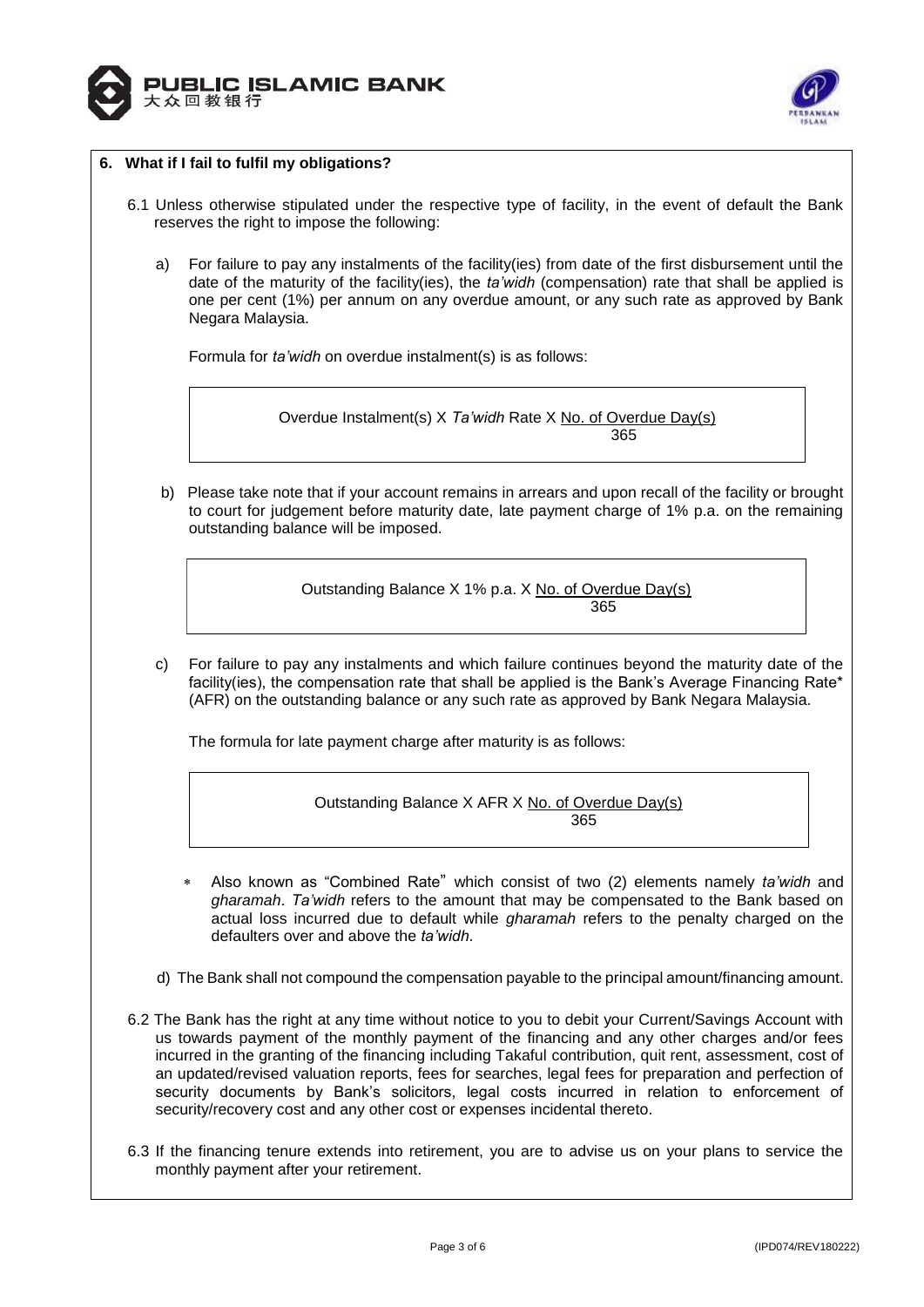



## **6. What if I fail to fulfil my obligations?, cont.**

- 6.4 You are to furnish us all relevant information regarding financing taken from all financial institutions, cooperatives, building societies, credit companies and merchants that provide credit sales, etc. and to fully and accurately disclose material information that has a bearing on our financing decision. Failure by you to disclose essential and correct information in the financing application as well as the consequences of providing incomplete or incorrect information may lead to a higher financing rate or rejection of your financing application.
- 6.5 Legal action will be taken if you fail to respond to reminder notices.
- 6.6 Legal action against you may affect your credit rating leading to financing being more difficult or expensive to you.
- 6.7 Under specific circumstances where the customer is not contactable, the Bank's obligation is considered to be fulfilled if such notice has been sent to the last known address of the customer at least seven (7) calendar days in advance.

#### **Other terms and conditions**

- 1) You may select to use Bank's panel lawyers/Takaful operators/valuers.
- 2) On case to case basis depending on your credit assessment by the Bank, you may be required to provide a guarantor.

#### **7. What if I fully settle the financing before its maturity?**

- The Bank will offer lesser rebate (ibra') on the remaining unearned profit.
- Rebate (Ibra') refers to an act by a person relinquishing his rights to collect payment due from another person. The bank may grant rebate (ibra') to customers of a sale based financing who settled their facility prior to the agreed settlement period as stipulated in the agreement.
- Calculation Example:

| a) Rebate (Ibra')               | = Deferred profit - Early settlement charges                                                                                        |
|---------------------------------|-------------------------------------------------------------------------------------------------------------------------------------|
| Example                         | $=$ RM98,167.98 - RM0.00                                                                                                            |
|                                 | $=$ RM98,167.98                                                                                                                     |
| b) Settlement amount<br>Example | $=$ Outstanding selling price + Instalments due - Rebate (Ibra')<br>$=$ RM267,766.53 + RM2,028.53 - RM98,167.98<br>$=$ RM171,627.08 |
|                                 |                                                                                                                                     |

No Early Settlement Fee will be charged.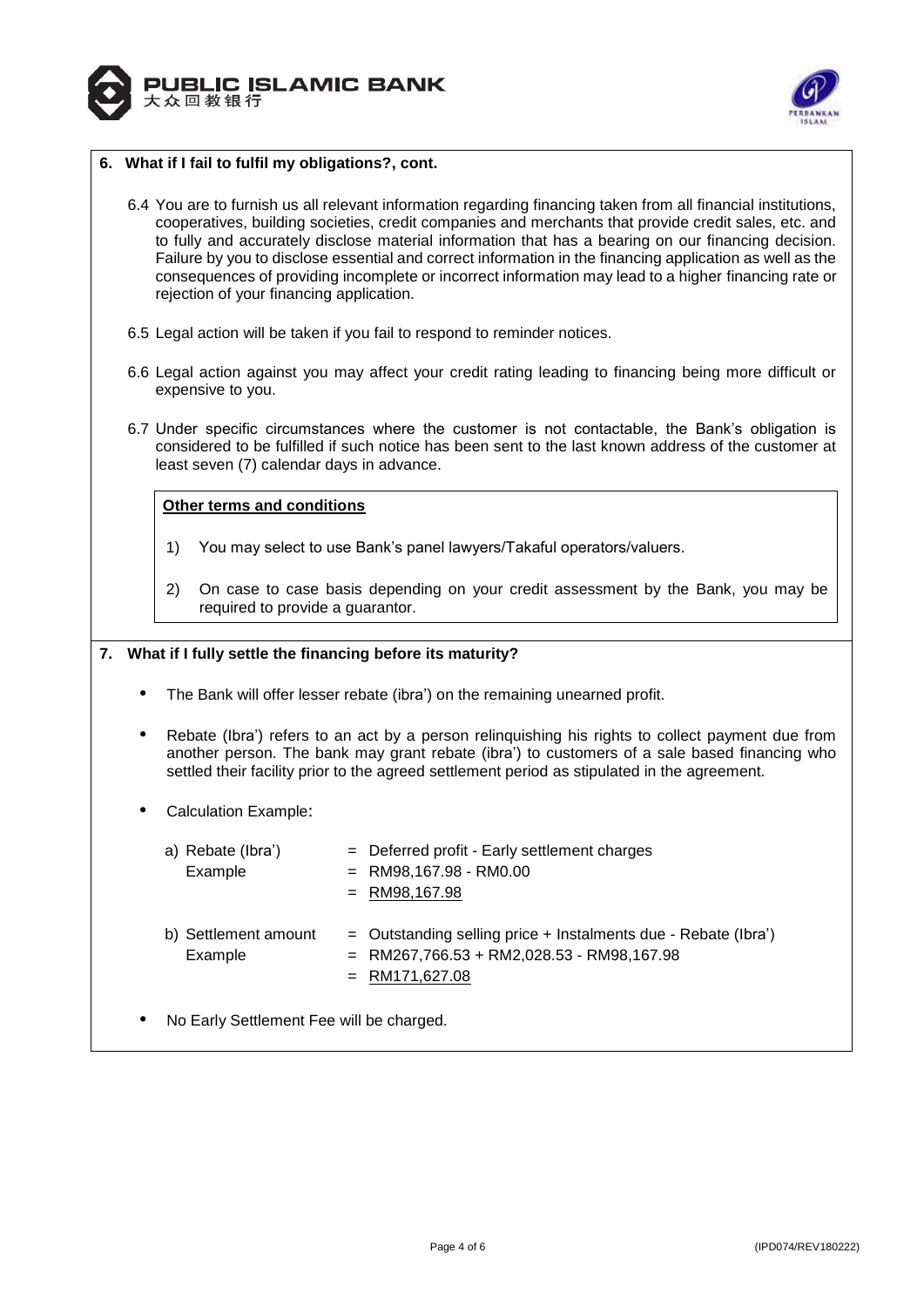



| 8. | Do I need any Takaful coverage?                                                                                                                                                                                                                                                                        |  |  |  |
|----|--------------------------------------------------------------------------------------------------------------------------------------------------------------------------------------------------------------------------------------------------------------------------------------------------------|--|--|--|
|    | Mortgage Reducing Term Takaful (MRTT)<br>Yes<br><b>No</b><br>-1<br>$\begin{bmatrix} 1 \end{bmatrix}$<br>L                                                                                                                                                                                              |  |  |  |
|    |                                                                                                                                                                                                                                                                                                        |  |  |  |
|    | <b>Business Financing Term Takaful (BFTT)</b><br>Yes<br>ſ.<br><b>No</b><br>-1                                                                                                                                                                                                                          |  |  |  |
|    | Fire/House Holder/House Owner Takaful<br>Yes<br>1<br>No                                                                                                                                                                                                                                                |  |  |  |
|    |                                                                                                                                                                                                                                                                                                        |  |  |  |
|    | Note: The customer can refer to the Branch on the list of panel Takaful operators. The Bank may provide<br>quotations for any compulsory Takaful offered by the Bank's panel of Takaful operators but the customer                                                                                     |  |  |  |
|    | is free to use the service of non-panel Takaful operators. However, only the amount from Takaful providers<br>approved by the Bank may be financed.                                                                                                                                                    |  |  |  |
|    |                                                                                                                                                                                                                                                                                                        |  |  |  |
|    | 9. What are the major risks?                                                                                                                                                                                                                                                                           |  |  |  |
|    | Profit rates might change according to changes in the Base Financing Rates (BFR). An increase in the<br>base financing rate or base rate may result in higher monthly payment. However, the rate will not<br>exceed the Contracted Profit Rate.                                                        |  |  |  |
|    | In the event that the Government of Malaysia varies or amends any terms and conditions including the<br>amount of guarantee, the Bank reserves the right to cancel the facilities or restructure the facilities<br>subject to the new terms and conditions.                                            |  |  |  |
|    | 10. What do I need to do if there are changes to my contact details?                                                                                                                                                                                                                                   |  |  |  |
|    |                                                                                                                                                                                                                                                                                                        |  |  |  |
|    | It is important that you inform us (written notice to be sent to the account holding branch) of any change<br>in your contact details to ensure that all correspondences reach you in a timely manner.                                                                                                 |  |  |  |
|    | 11. Where can I get assistance and redress?                                                                                                                                                                                                                                                            |  |  |  |
|    |                                                                                                                                                                                                                                                                                                        |  |  |  |
|    | If you have difficulties in making payments, you should contact us earliest possible to discuss payment<br>alternatives.                                                                                                                                                                               |  |  |  |
|    | If you wish to complain on the products or services provided by us, you may contact us at:                                                                                                                                                                                                             |  |  |  |
|    | <b>Public Islamic Bank Berhad</b>                                                                                                                                                                                                                                                                      |  |  |  |
|    | 25th Floor, Menara Public Bank<br>146 Jalan Ampang                                                                                                                                                                                                                                                     |  |  |  |
|    | 50450 Kuala Lumpur                                                                                                                                                                                                                                                                                     |  |  |  |
|    | <b>Telephone</b><br>÷<br>1-800-22-5555                                                                                                                                                                                                                                                                 |  |  |  |
|    | Fax<br>03-2162 2224                                                                                                                                                                                                                                                                                    |  |  |  |
|    | E-mail<br>islamicbkg@publicislamicbank.com.my                                                                                                                                                                                                                                                          |  |  |  |
|    | https://www.publicislamicbank.com.my<br>Website                                                                                                                                                                                                                                                        |  |  |  |
|    | Alternatively, you may seek the services of Agensi Kaunseling dan Pengurusan Kredit (AKPK), an<br>agency established by Bank Negara Malaysia to provide free services on money management, credit<br>counselling, financial education and debt restructuring for individuals. You can contact AKPK at: |  |  |  |
|    | <b>Tingkat 8, Maju Junction Mall</b>                                                                                                                                                                                                                                                                   |  |  |  |
|    | 1001, Jalan Sultan Ismail<br>50250 Kuala Lumpur                                                                                                                                                                                                                                                        |  |  |  |
|    | <b>Telephone</b><br>03-2616 7766                                                                                                                                                                                                                                                                       |  |  |  |
|    | E-mail<br>enquiry@akpk.org.my                                                                                                                                                                                                                                                                          |  |  |  |